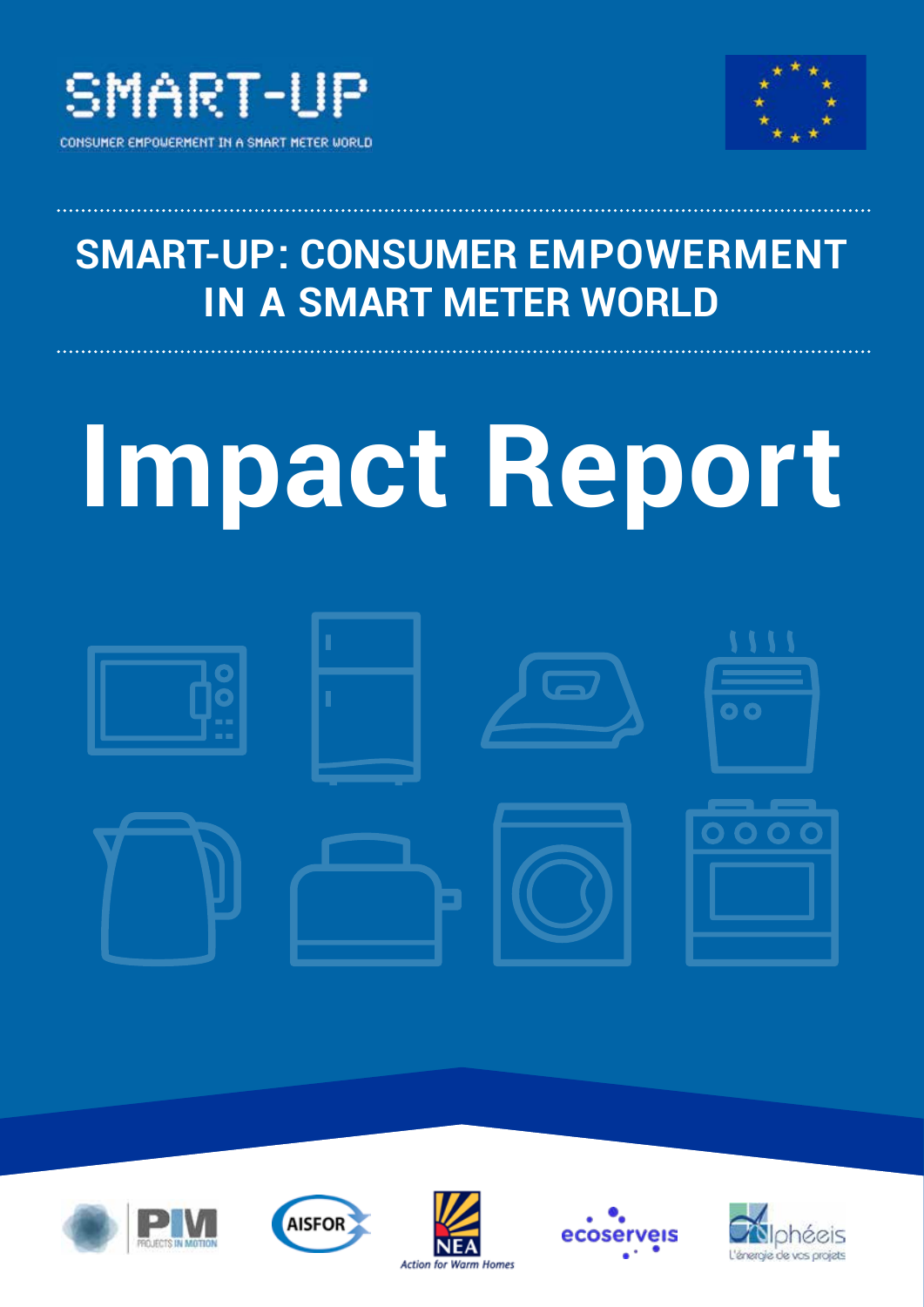## **CONTENTS**

| <b>INTRODUCTION</b>                       | 3         |
|-------------------------------------------|-----------|
| <b>OVERVIEW</b>                           | 4-5       |
| <b>ABOUT THE PROJECT</b>                  | $6-8$     |
| <b>SMART-UP IN FRANCE</b>                 | 9         |
| <b>SMART-UP IN MALTA</b>                  | 10        |
| <b>SMART-UP IN ITALY</b>                  | 11        |
| <b>SMART-UP IN SPAIN</b>                  | 12        |
| <b>SMART-UP IN THE UK</b>                 | 13        |
| <b>IMPACTS AND INSIGHTS</b>               | $14 - 18$ |
| <b>Engaging with vulnerable consumers</b> | 14        |
| <b>Delivering advice</b>                  | 15        |
| <b>Engaging with stakeholders</b>         | 16        |
| The role of smart meters                  | 17        |
| Impact on energy poverty                  | 18        |

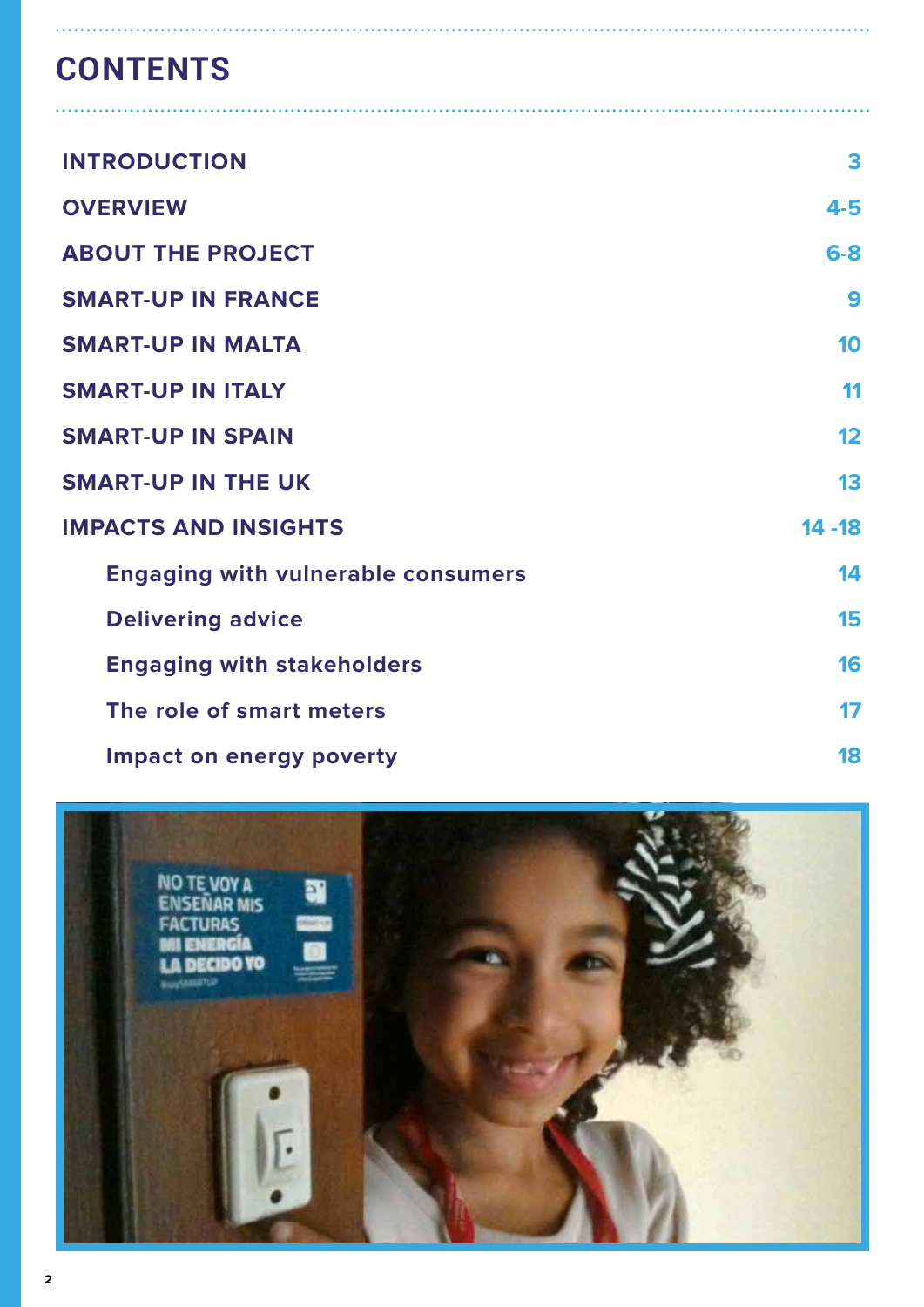## **INTRODUCTION**

Smart meters are the next generation of energy meters, able to provide information on energy usage directly to suppliers, leading to an end to estimated billing as well as providing the opportunity for consumers to have greater understanding of their energy use and change their energy-related behaviours. The EU aims to replace at least 80% of electricity meters with smart meters by 2020 wherever it is cost-effective to do so, which along with the rollout of smart grids could reduce emissions in the EU by up to 9% and annual household energy consumption by similar amounts**<sup>1</sup>** . On average, smart meters provide savings of €160 for gas and €309 for electricity per metering point (distributed amongst consumers, suppliers, distribution system operators, etc.) as well as an average energy saving of 3%**<sup>2</sup>**.

At the same time there is growing recognition at EU and Member State level of the issue of **energy poverty**, that is, the inability to access adequate energy to heat, cool and power the home. Energy poverty is a distinct form of poverty that is most likely to affect low-income and vulnerable households, and is caused by high energy expenditure, low household incomes and inefficient buildings and appliances. It is estimated to affect around 50 million households in the European Union**<sup>3</sup>**and the impacts on individuals and communities can be devastating: poor physical and mental health, low educational attainment, social isolation, and reduced economic activity. Addressing energy poverty can bring multiple benefits including reduced demand on public health services, reduced air pollution, improved comfort and wellbeing, and increased economic activity.

However, while smart metering has the potential to reduce energy poverty by improving energy efficiency and reducing household energy bills, previous studies have shown that smart meters in themselves do not automatically lead to energy savings in the residential sector**<sup>4</sup>**; that the absence of an In Home Display (to provide consumer feedback on energy use) can impair performance**<sup>5</sup>**; and that only end-users who clearly opt for their use and who are motivated can achieve energy savings. These challenges are even more acute when working to engage and support vulnerable consumers**<sup>6</sup>**.

The SMART-UP project was designed to address some of these challenges, both by directly assisting vulnerable smart meter consumers and by conducting research to contribute to the wider body of knowledge on how to engage with these householders effectively and instigate energy-related behaviour change. It has also attempted to understand whether solutions to energy poverty can be found in the provision of energy services and support via public action centres and social workers engaged with this cohort.

Over the course of three years, organisations in France, Italy, Malta, Spain and the UK have worked to train stakeholders on how to identify and assist vulnerable smart meter householders; supported them to deliver advice to these householders; and conducted research to monitor the impact of this advice. This report summarises some of the activities and impacts of SMART-UP, with more detailed research reports, training materials and other information available at **www.smartup-project.eu**

1. https://ec.europa.eu/energy/en/topics/markets-and-consumers/smart-grids-and-meters

- 2. Ibid
- 3. https://www.energypoverty.eu/about/what-energy-poverty
- 4. Eg Fisher, 2008: 'Feedback on household electricity consumption: a tool for energy saving?'; Wallenborn, 2011, 'Household appropriation of electricity monitors'
- 5. Fischer, 2008; Empower Demand I, VaasaETT, 2011
- 6. Eg Darby, 2011, 'Metering: EU policy and implications for fuel poor households'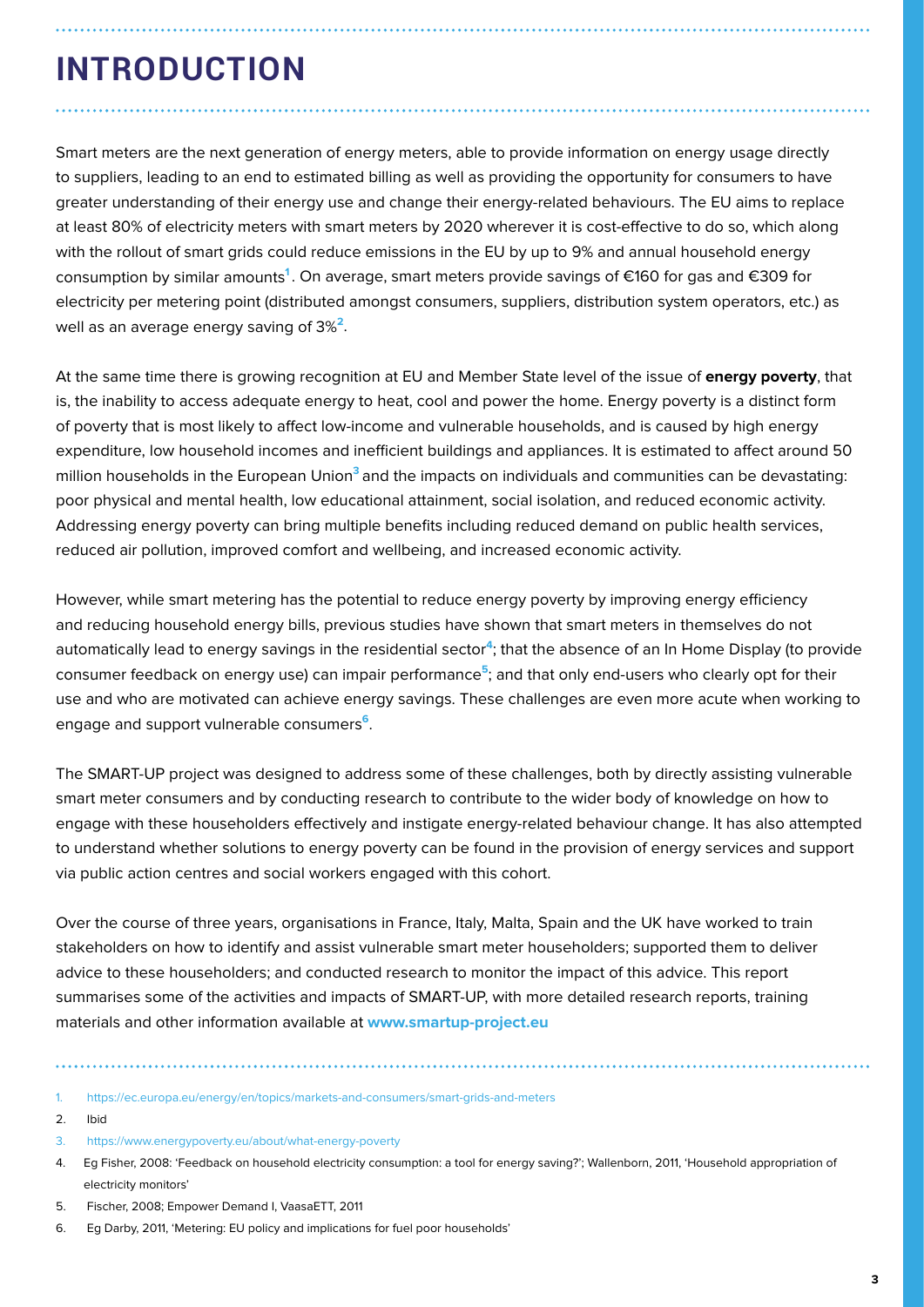## **OVERVIEW**

## **What we did**

**Activate:** Each member of the SMART-UP consortium engaged stakeholders who already had established relationships with vulnerable energy consumers and were willing to assist with recruiting these consumers to the project.

**Train:** Engaged stakeholders received training to enable them to identify and assist vulnerable energy consumers with smart meters.

**Advise:** Frontline workers recruited vulnerable consumers to the project, gained their informed consent, provided face-to-face energy advice, and completed a questionnaire to capture baseline data on energy use.

**Monitor:** The SMART-UP consortium collected baseline data and issued a follow-up questionnaire 6-12 months following the initial advice visit to assess the impact of the advice. Some households also received additional support, intervention and monitoring as part of a more in-depth small scale pilot. Qualitative, semi-structured interviews were held with stakeholders and some householders.

**Analyse:** Quantitative and qualitative data was collected and analysed, to understand impacts, insights and lessons learned.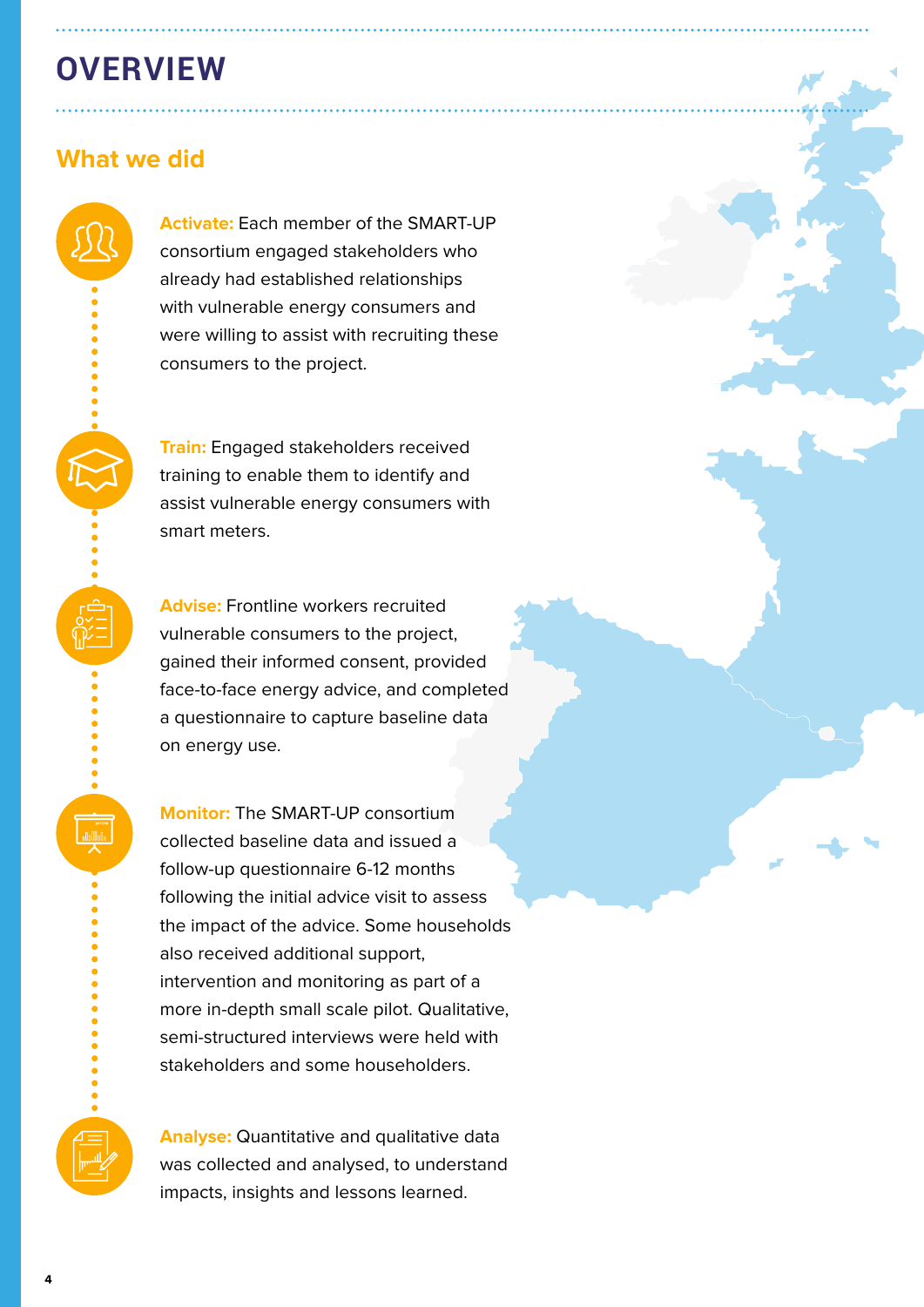**"After the visit, the smart meter made sense. At least I could know how many days are left in my readings, what I'm paying, is it worth what I'm using and all that. Day by day you can read it every day. You can know how much spend even if you are away on holiday. With the conventional meter all this information wouldn't come up. You wouldn't know. You would just not know, but with the smart meter you can see the date, how much you spent every day, it's fantastic."**

**(SMART-UP participant)**



## **SMART-UP locations**

**UK, France, Malta, Italy and Spain**

## **Our successes include**



## **23 stakeholder organisations activated**



**530 stakeholders trained**  to support vulnerable energy consumers with with smart meters

**4,463 vulnerable households** provided with energy advice, benefiting an estimated 13,000 consumers in total



**322 vulnerable households** provided with additional enhanced advice through the small-scale pilot



**80% of participants** took action to reduce the amount of energy that they use, and **65%** were using their In Home Display or similar app more often



**Local and national policies** to tackle energy poverty and improve energy efficiency informed by the project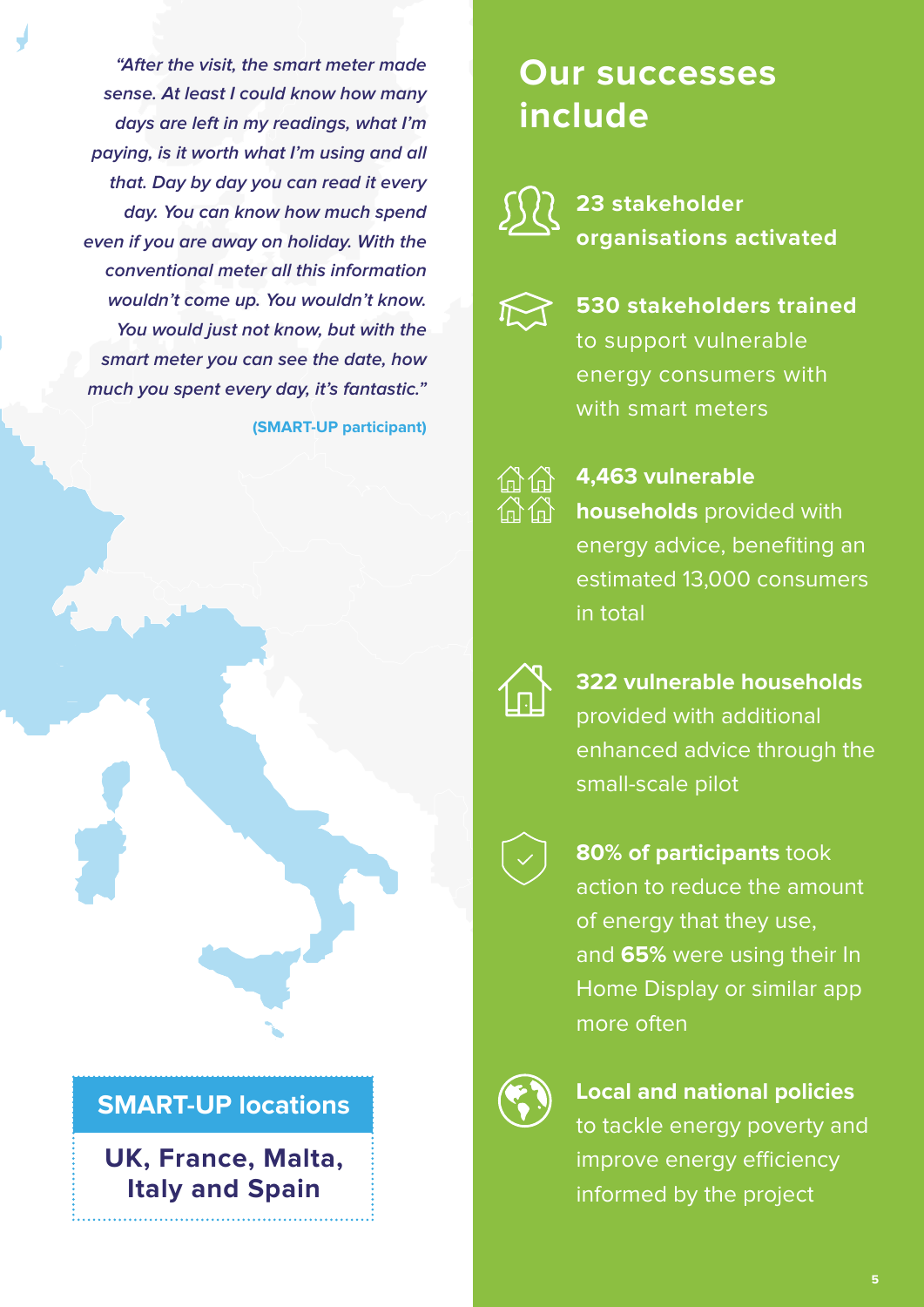## **ABOUT THE PROJECT**

SMART-UP was a three-year project which ran from 2015-2018 and was funded by the European Union's Horizon 2020 Research and Innovation Fund. The project was operational in France, Italy, Malta, Spain and the United Kingdom with the following aims;

- To increase the active and effective use of smart meters and in-home displays (where fitted) by vulnerable consumers.
- To encourage vulnerable consumers to change their energy-related behaviours in response to improved feedback information.
- To enable vulnerable consumers to make significant energy savings, reduce their fuel bills and seize further opportunities that may be offered by demand-response services.

The core activity of the project involved training frontline workers on how to identify and assist vulnerable smart meter householders; supporting them to deliver advice to these householders; and conducting research to monitor the impact of this advice.

### **Engaging with stakeholders**

Engaging and activating a network of trusted stakeholders was essential to recruiting vulnerable householders to the project. SMART-UP partners engaged with at least **23** active stakeholder organisations formally throughout the project, and many more were reached indirectly via dissemination activities.

Stakeholders included those already working directly with vulnerable consumers, such as representatives from social work departments and housing associations, who for the most part supported the project by delivering advice and assistance to their client group. In some countries, the project was also successful in engaging the support of national/local government representatives which resulted in the integration of SMART-UP objectives within other schemes and contributed to the project's success. Other stakeholders engaged included

energy suppliers and energy distributors/network operators; advocacy and campaigning organisations; researchers; and others with an interest in smart meters, energy efficiency and energy poverty.

#### **Delivering training**

Another key part of the project was ensuring that engaged frontline workers were equipped with the knowledge needed to provide face-to-face advice to vulnerable smart meter users. Training packages were developed and delivered by the SMART-UP consortium and were tailored to the needs of each stakeholder group. Broadly, the training covered how to identify energy vulnerability; the importance of providing support to vulnerable consumers; advice on how to read smart meters and understand energy bills; and details of any current policies/benefits/procedures which could support those consumers. The training also focused on how to advise consumers to change their energy usage at home; and ensured that they understood the principles of informed consent and how to collect data for the project. In total, the project delivered **35** training sessions to **530** stakeholders.

## **Ethics**

It was important that the project conformed to the highest ethical standards. In particular this involved ensuring that any participants provided 'informed consent' – that they understood what data was to be collected and why.

Our ethical policies and procedures were fully compliant with national laws relating to data collection and ethical research, and certified by a specialised ethics 3rd party.

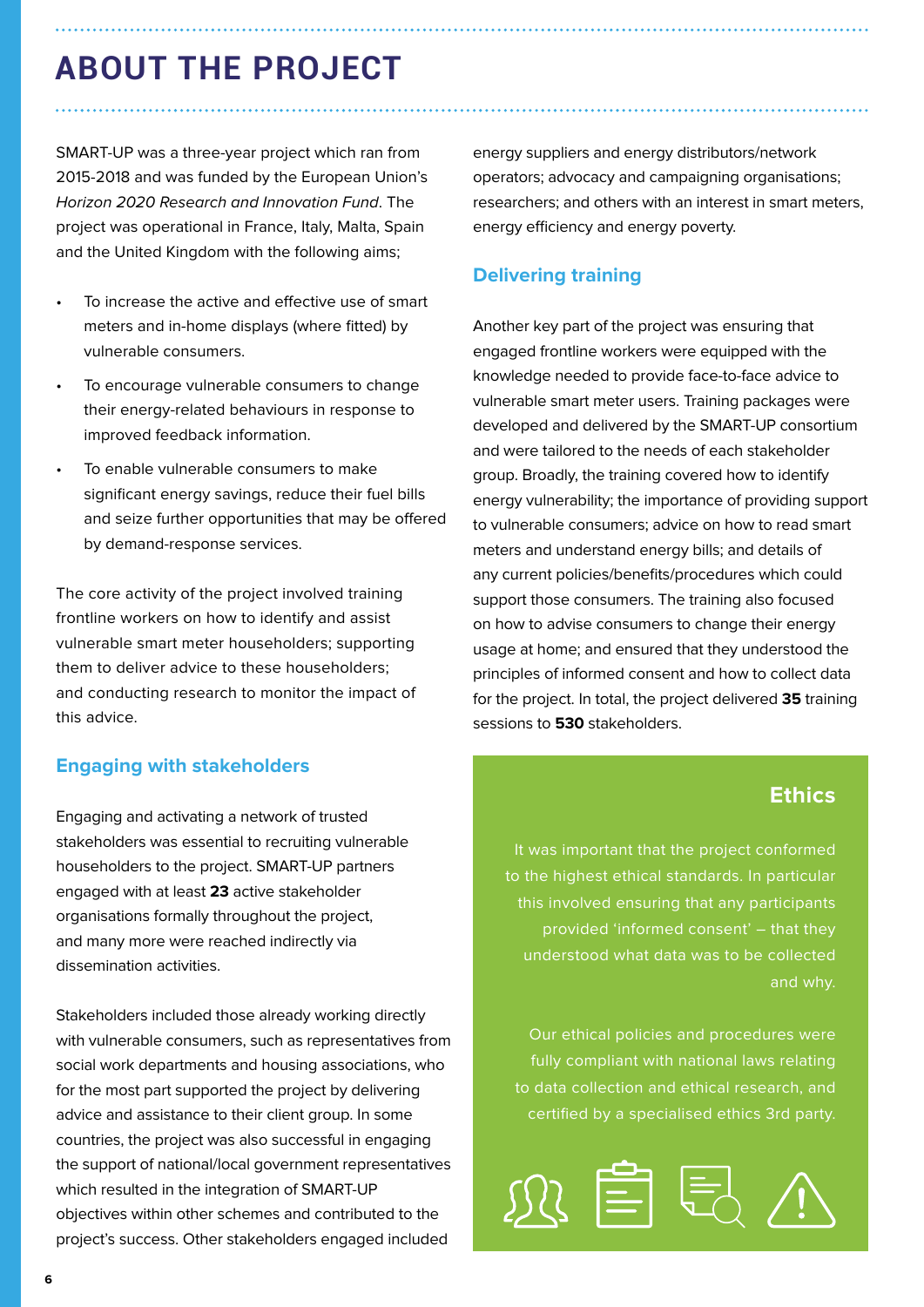## **Identifying participants and delivering enhanced advice**

SMART-UP partners worked with stakeholders to design and support engagement strategies to recruit vulnerable consumers to the project. Stakeholders then provided face-to-face advice to consumers on how to use their smart meters, understand their energy bills and become more energy efficient. In the UK all homes had energy displays (known as "In Home Displays"), which are visual displays provided along with the smart meter that are designed to provide feedback on energy use, such as displaying the amount of energy used that day in pounds and pence. In this case much of the advice focused on how to use the IHD to understand energy use, and how to act on this information to reduce energy use in the home. In other countries where IHDs were not present (and the actual smart meters themselves were inaccessible to the householder), the advice focused on increasing general understanding of energy use, but IHDs/apps/feedback devices were introduced for the majority of the small-scale pilots (see below).

Stakeholders also explained the project to the consumer, gained their informed consent to participate, and completed a questionnaire to help capture the baseline data.

**4,463** vulnerable households were provided with energy advice through the project, benefiting an estimated **13,000** consumers in total.

## **Undertaking research – large and small-scale pilots**

It was also important that the SMART-UP consortium could understand the impact that providing enhanced advice had on the energy use and behaviour of the householder. 6-12 months after the initial intervention, all householders were contacted and asked to complete a follow-up questionnaire to help capture some of these impacts. A selection of stakeholders were also interviewed to gain further qualitative insight into some of the project impacts and to understand their experiences of project delivery.

In addition to delivering initial advice and completing questionnaires to 4,463 households, 322 of these

households were also involved in a **small-scale pilot** to understand how variations in the advice and support provided may impact on engagement with the smart meter and energy-related behaviour change. The implementation of the pilot was largely similar in each country, and involved forming experiential groups of around 15-20 households to test different combinations of the following;

- Use of energy monitoring tool (SMART-UP energy diary).
- Follow-up call after two weeks.
- Aftercare service three telephone calls at three-month intervals.
- Use of IHDs / monitoring apps in all countries except the UK (where IHDs are offered to all customers as standard), and Malta.
- Control group (received no enhanced energy advice or additional support).

#### **SMART-UP resources**

To support the training and advice, and in order to encourage action by the householder, a range of materials were produced. These included training booklets, guides to using IHDs, participant packs and fridge magnets. A paper 'energy diary' was also developed for use in each country, to provide a means of recording energy usage

**Copies of all materials distributed are available on the SMART-UP website www. smartup-project.eu**

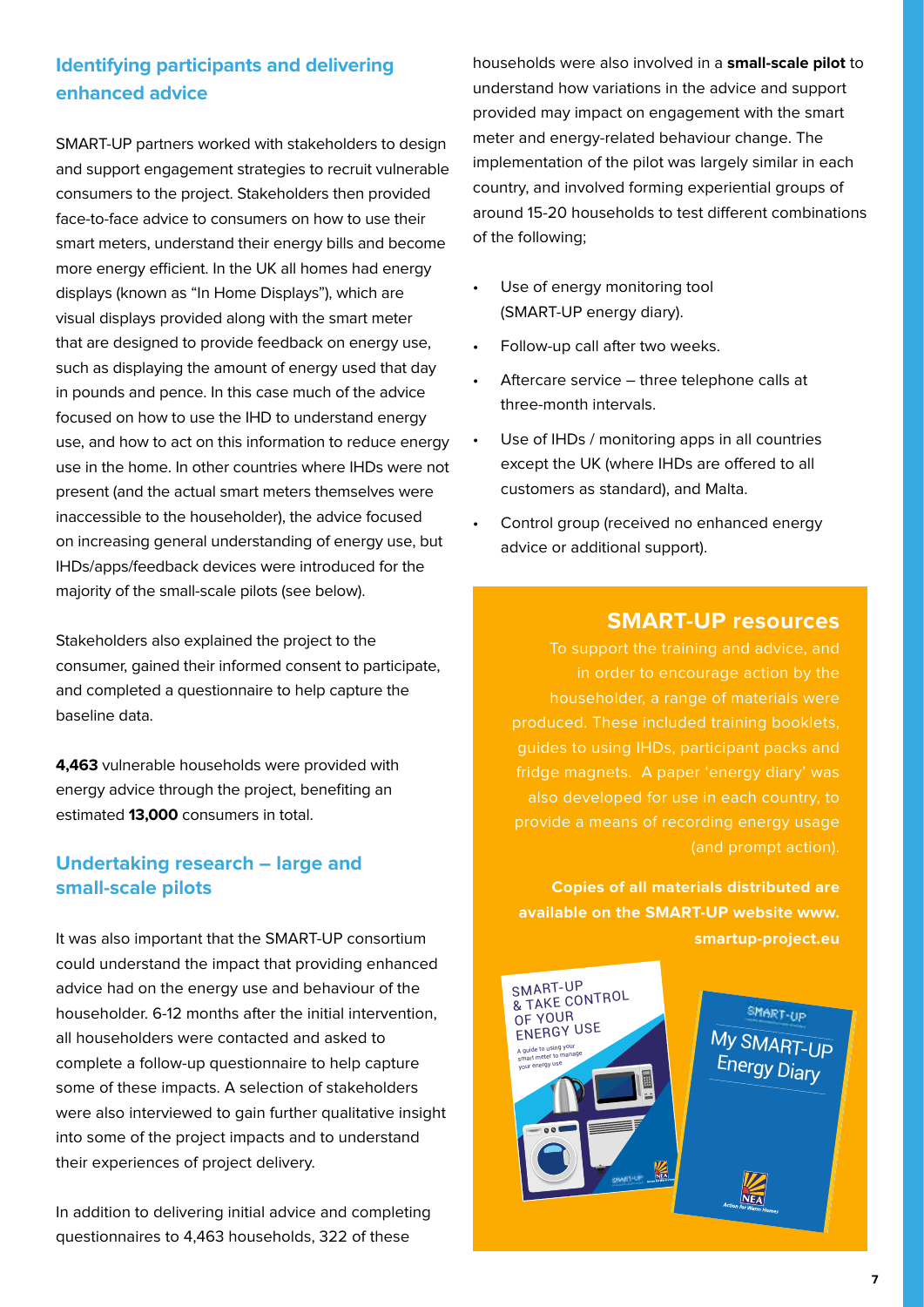### **The people we helped**

The project was specifically targeted at vulnerable householders. While there were some variations as to how this was defined in each country, broadly speaking it involved those who were less able to represent their interests or participate in the energy market; those who because of personal circumstances were unable to safeguard their own welfare or that of others in the household; or those who had access to government funding programmes which required meeting certain social criteria.

As SMART-UP was focused primarily on achieving electricity savings householders also needed to live in a home which had an electricity supply and where they paid the energy bill; and the primary participant needed to be over the age of 18.

### **Of those we reached….**



**28.6%** of participants were in receipt of means-tested benefits



**28.6%** had a long-standing physical or mental health condition or disability



**23%** of households contained someone who was retired,

**24.7%** someone who



was working full time, **13%**  someone who was working part

time, **41.4%** someone who was unemployed and



**41.2%** someone who was in full time education



**69.8%** said that someone in the household was usually at home all day

**Participants used electricity for the following purposes**



**56.3%**  for primary heating

**19.6%** for secondary heating

> **25.4%** for hot water

**18.1%** for primary cooling

**30.2%** for secondary cooling

> **44.5%** for cooking



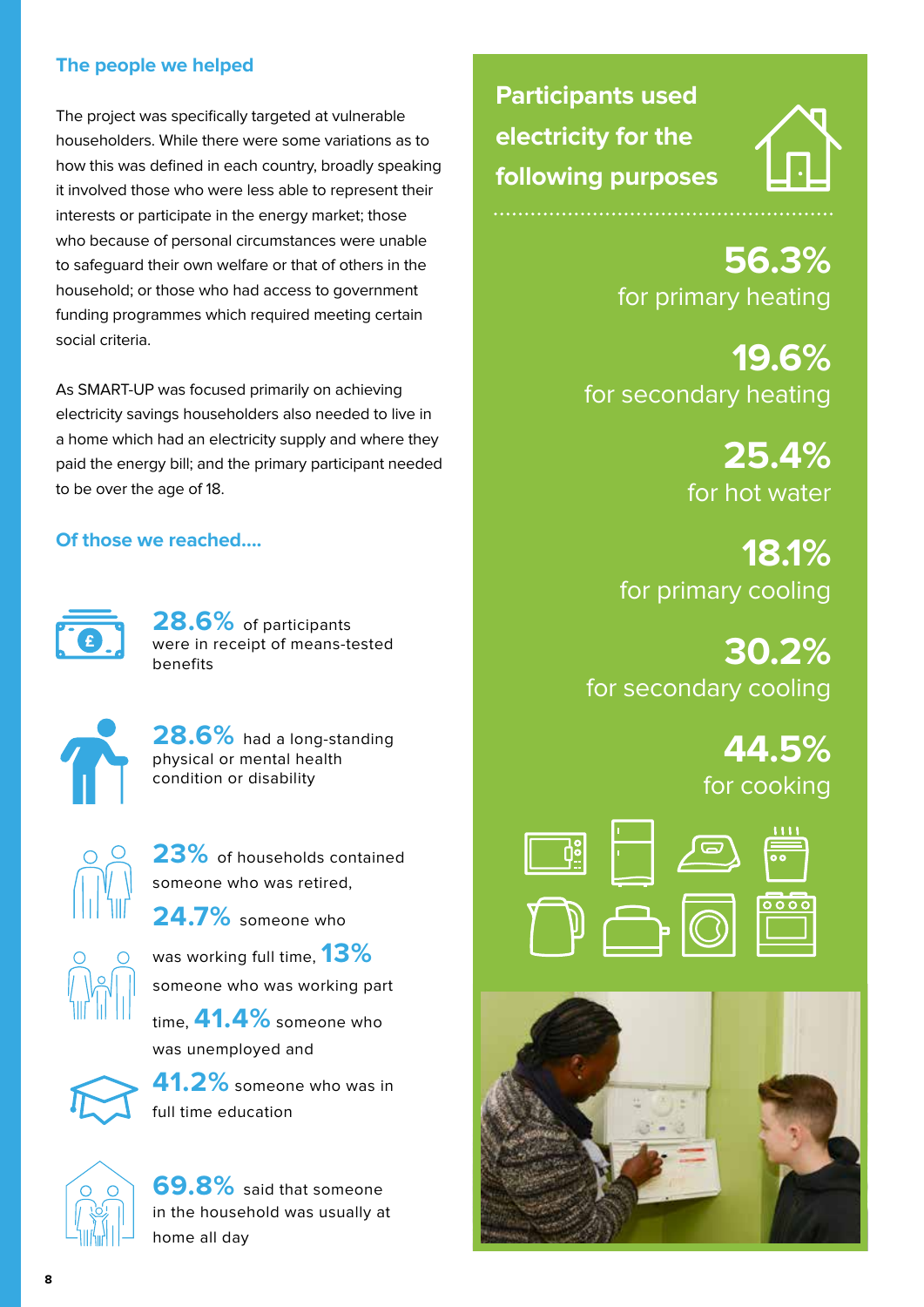## **SMART-UP IN FRANCE**

#### **SMART-UP in France was delivered by energy consultancy and overall project coordinator Alphéeis.**

The official smart meter rollout began in France on 1 December 2015, following a test phase initiated in 2010, where 250,000 smart meters were installed in two regions. To date, more than 5 million meters have been installed although the pace of deployment has been slower than initially expected due to the need to train the network of installers, and also the concerns of some municipalities and citizens relating to perceived health or data collection/privacy issues. In the vast majority of multi-residence buildings, smart meters have replaced old meters which are situated in communal areas and usually in closed cupboards, which makes it difficult or impossible for inhabitants to access the meters.

To deliver SMART-UP, Alphéeis engaged with and trained employees of the ADAM association, which undertakes specialised work in a variety of fields including social mediation, social inclusion, employment coaching, and communication actions on the urban renovation of the district. The ADAM association then visited and provided advice to 919 households in the 'Les Moulins' district of Nice.

In France, as with the majority of other countries represented by SMART-UP, In Home Displays are not provided as a standard feature of the smart meter installation. Therefore the small scale pilot equipped two groups of 10 households with a device that allowed consumers to access monthly, daily and hourly electricity and water consumption data for their household, as well as compare their consumption to that of similar households and access their consumption in euros. This infrastructure was developed by Véolia through a project named CUSA led by the Metropole Nice Côte d'Azur, but in order to view the information households must have a computer, smartphone or tablet. With 40 - 50% of households not having access to these devices, an attempt was made to trial communicating the information via TV, however technical difficulties meant that subsequently only those households which could access information via computer, smartphone or tablet were included in the pilot.



**919 households provided with enhanced advice**

**60 households involved in small-scale pilot**

**45 people trained**

An additional two groups of 10 households were trained to use the website developed by national network operator ENEDIS to monitor their electricity consumption. This included features such as monitoring of consumption for different periods (year, month, day, hour) and comparison with households of a similar size. Follow-up calls and text messages were also used to engage with some of the experiential groups to encourage people to continue to use the tools made available to them.

Through SMART-UP, Alphéeis also engaged with UNCASS (the National Union of Communal and Inter-Municipal Centre of Action) which promoted the project to its members and resulted in 25 stakeholders also receiving training. Subsequently UNCASS now organises its own sessions for frontline workers dedicated to energy poverty.



**"Delivering SMART-UP in France has had many positive impacts. As well as providing over 900 households with advice, the research revealed key insights such as the importance of working with** 

**locally-established and well-known actors to engage with consumers; the need to educate households on energy efficiency and make them aware that simple daily actions can have a significant impact on their energy consumption; and greater understanding of how to instigate energy-related behaviour change. The subsequent decision of UNCASS to provide energy poverty training for frontline workers will also help to multiply the project impacts into the future." Pierre Nolay, Alphéeis**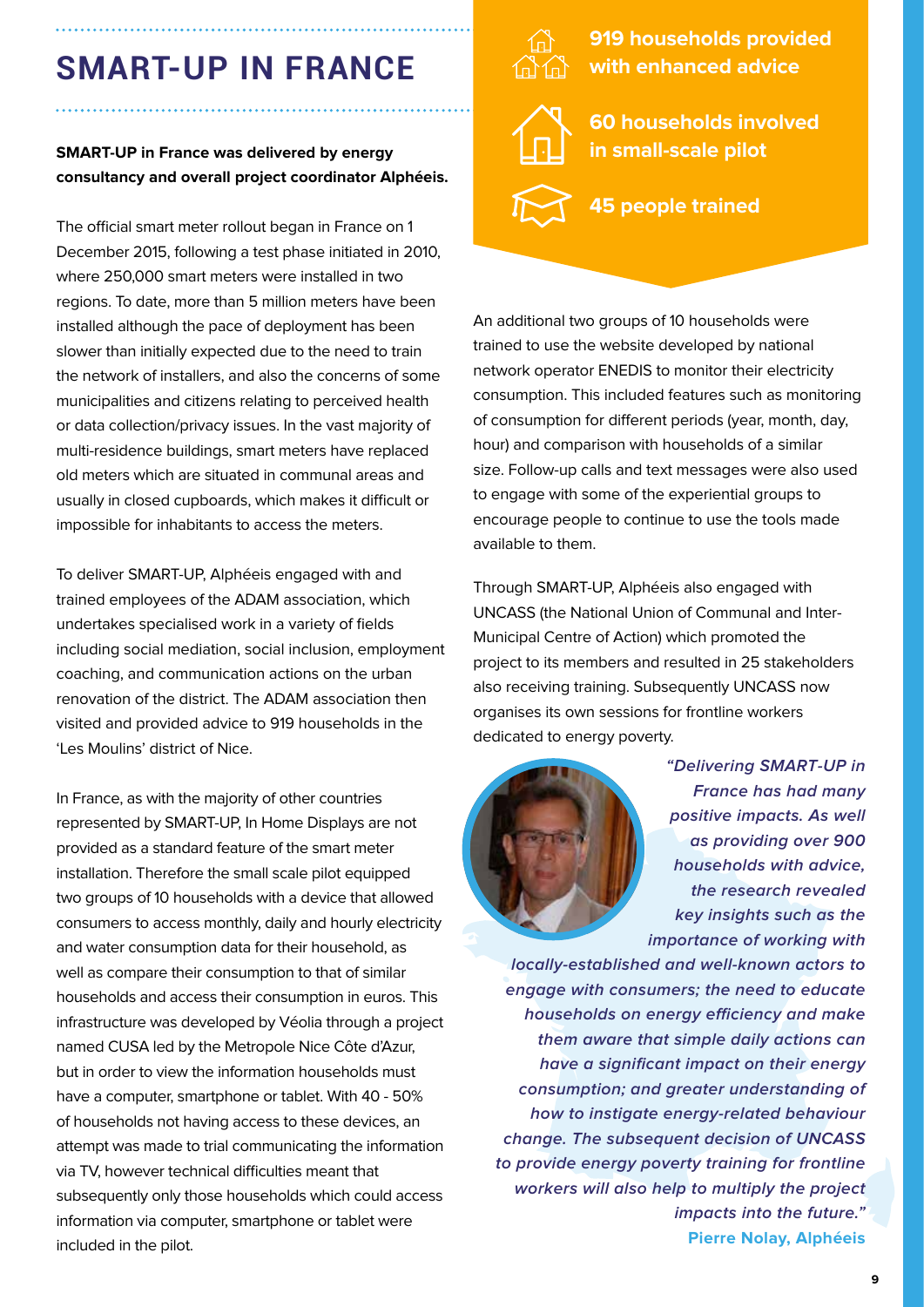## **SMART-UP IN MALTA**

**SMART-UP in Malta was delivered by Projects in Motion, an SME focused on promoting environmental resource management and energy efficiency. PiM also implements renewable energy research projects and conducts research for European and local government bodies, major companies and SMEs. In Malta the smart meter rollout began in 2009 and is now complete.**

SMART-UP in Malta was delivered in partnership with the Ministry for the Family, Children's Rights and Social Solidarity, after it was noted that SMART-UP's aims aligned with those of the Ministry's LEAP project. LEAP is tasked with combating social exclusion and poverty through employment, capacity building, social integration and social mobility. Consequently it was agreed to combine SMART-UP's efforts with those of LEAP, which has established 11 Regional Development Centres and Family Resource Centres across the country in order to reach out to the most deprived via efforts on the ground related to the 'Fund for European Aid to the Most Deprived' (FEAD). Through FEAD, food packages are distributed to those meeting pre-established criteria.

77 LEAP social workers received SMART-UP training. They then, in collaboration with PiM, completed SMART-UP advice visits and collected questionnaire information. Subsequently, questions on energy poverty have been included in structured interview guides that social workers use when assessing eligibility for the LEAP project, enabling them to immediately understand whether there are any cost efficiencies that could be undertaken relatively quickly, and to include energy poverty measures in their client advice where relevant.

At the same time, SMART-UP also collaborated with the Maltese government's Energy and Water Agency (E&WA) which was tasked to 'introduce free and voluntary energy efficiency audits for every residence in Malta and Gozo' and 'to introduce more schemes to help families and businesses increase efficiency and lower energy bills' under successive political manifestos of the governing Party. Furthermore, the 2017 Manifesto also commits to 'launching schemes to help families, especially those considered vulnerable, to replace old



**659 households provided with enhanced advice**

**60 households involved in small-scale pilot**

**86 people trained**

and wasteful appliances with a direct incentive from the Government'. Consequently the project also trained nine technical employees at the E&WA who were tasked with undertaking the energy audits on a national level. LEAP and E&WA employees then visited households as part of the national audit process, combining data collection with energy advice.

In addition, 60 households were engaged with the smallscale pilot, receiving a combination of information packs, enhanced advice, energy monitoring tools, aftercare follow-up calls and more detailed aftercare service. These interventions were undertaken by staff at PiM in collaboration with LEAP and E&WA.



**"The Maltese pilot study indicates that using targeted social protection systems and support networks to deliver assistance to energy poor households can help tackle energy poverty.**

**However, in order to achieve this, an enabling environment must be in place in order to support the transition. The problem of energy poverty should not be treated locally without adequate coordination with national and European regulation, and requires a serious effort towards finding solutions for the underlying structural causes."** 

**Brian Restall, Projects in Motion**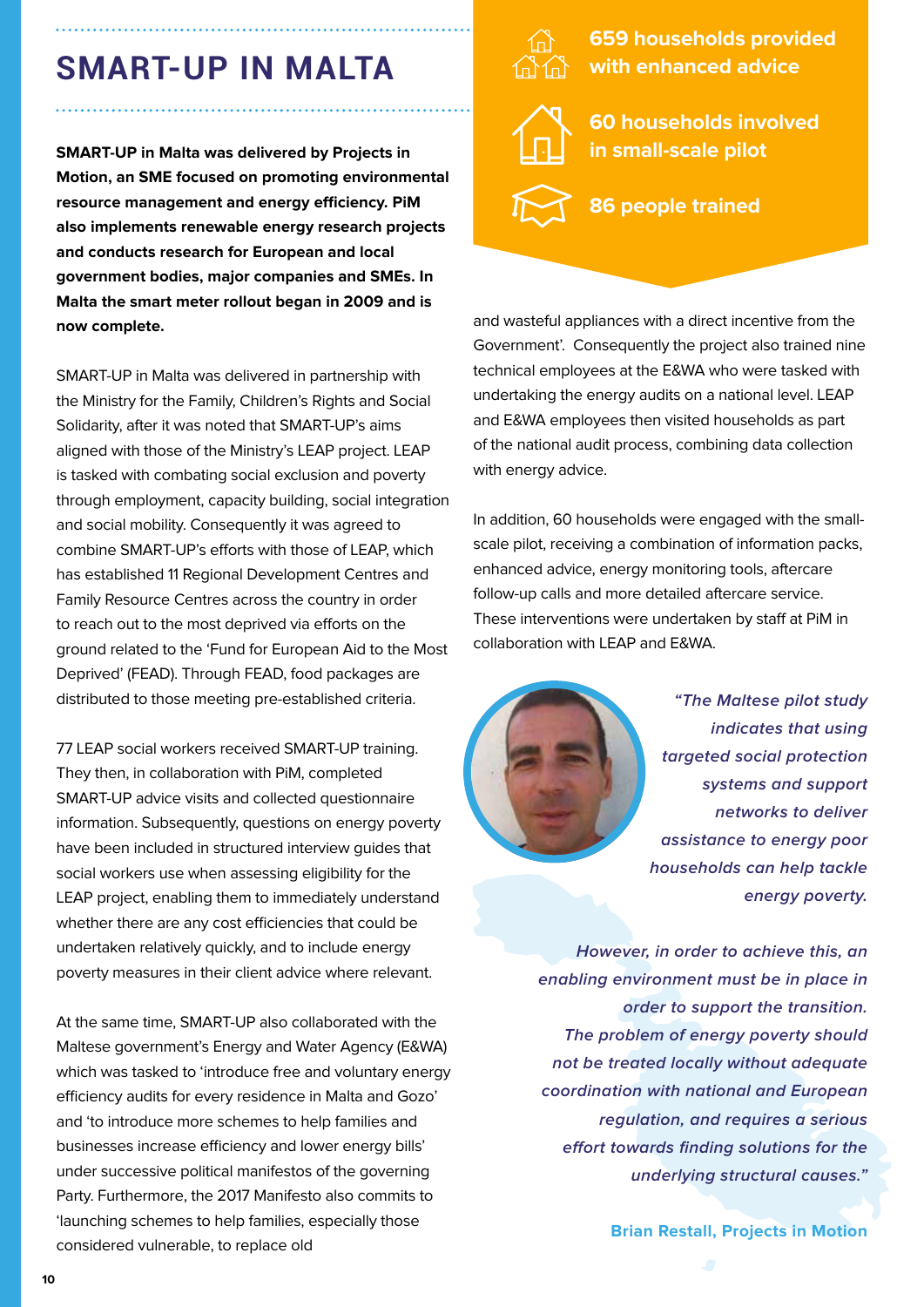## **SMART-UP IN ITALY**

**In Italy, the project was coordinated by AISFOR, a private training / knowledge building firm focusing on two areas – innovation and development - in the green and energy and agriculture sectors. It collaborates in the development of initiatives and projects at a local, national and European level.** 

The smart meter rollout in Italy began in 2000, with 99% of Italians now having a smart meter. In common with the majority of countries represented via SMART-UP however, smart meters in Italy are usually sited in relatively inaccessible locations such as basements, with interfaces that are difficult for consumers to understand and use, and with no accompanying In Home Display installed as standard.

AISFOR engaged with 13 stakeholder organisations, from different areas of the social sector, to deliver the project. Those most involved were consumer associations which were then able to integrate the services offered to vulnerable consumers by providing enhanced training on domestic energy consumption. Others were non-profit support associations which were able to combine the provision of energy advice with existing services offered to vulnerable people. The project also collaborated with the University of L'Aquila and the Municipality of Silvi with which synergies were created to engage vulnerable consumers on the SMART-UP pilot. The large network of stakeholders engaged in Italy on SMART-UP enabled the project to have national reach and also ensured significant impact in stakeholders' awareness of the issue and how to support vulnerable consumers.

For the small-scale pilot, 20 households received an energy consumption monitoring tool which was composed of an energy display that collected consumption data from the electricity meter and from six smart plugs which were connected to the main six kitchen appliances. A sensor transmited the energy consumption data from the smart meter, and from the plugs to the energy display to be viewed instantly.

Furthermore the energy display was connected to an internet account through an internet bridge used to send the energy consumption data securely to the storage cloud where it could be accessed by the householder.



**960 households provided with enhanced advice**

**60 households involved in small-scale pilot**

**28 people trained**

Once the householders in these experiential groups had installed the energy monitoring kit they were able to view and see graphs on their energy consumption (daily, weekly, monthly) via an internet account. Those that didn't receive the energy monitoring tool were provided instead with a paper 'energy diary' to help them monitor and record their energy use, with specific guidance given to consumers on how to collect and record the information needed.



**"In Italy SMART-UP is the first initiative at national level that has brought together actors from the social and energy sector to work together and support vulnerable consumers to be more energy efficient. We have** 

**learnt a lot from this experience including who the actors are that are supporting low-income households and what their competencies and working methodologies are. We have also learnt a lot about the problems faced by vulnerable consumers, in particular the fact that they distrust all operators when talking about their domestic energy consumption / bill / contract and that we need to separate vulnerable consumers from energy poor. With the former there may be the possibility of supporting them to be more efficient and save energy whilst the latter need support to actually increase their energy consumptions in order to meet the basic energy needs".**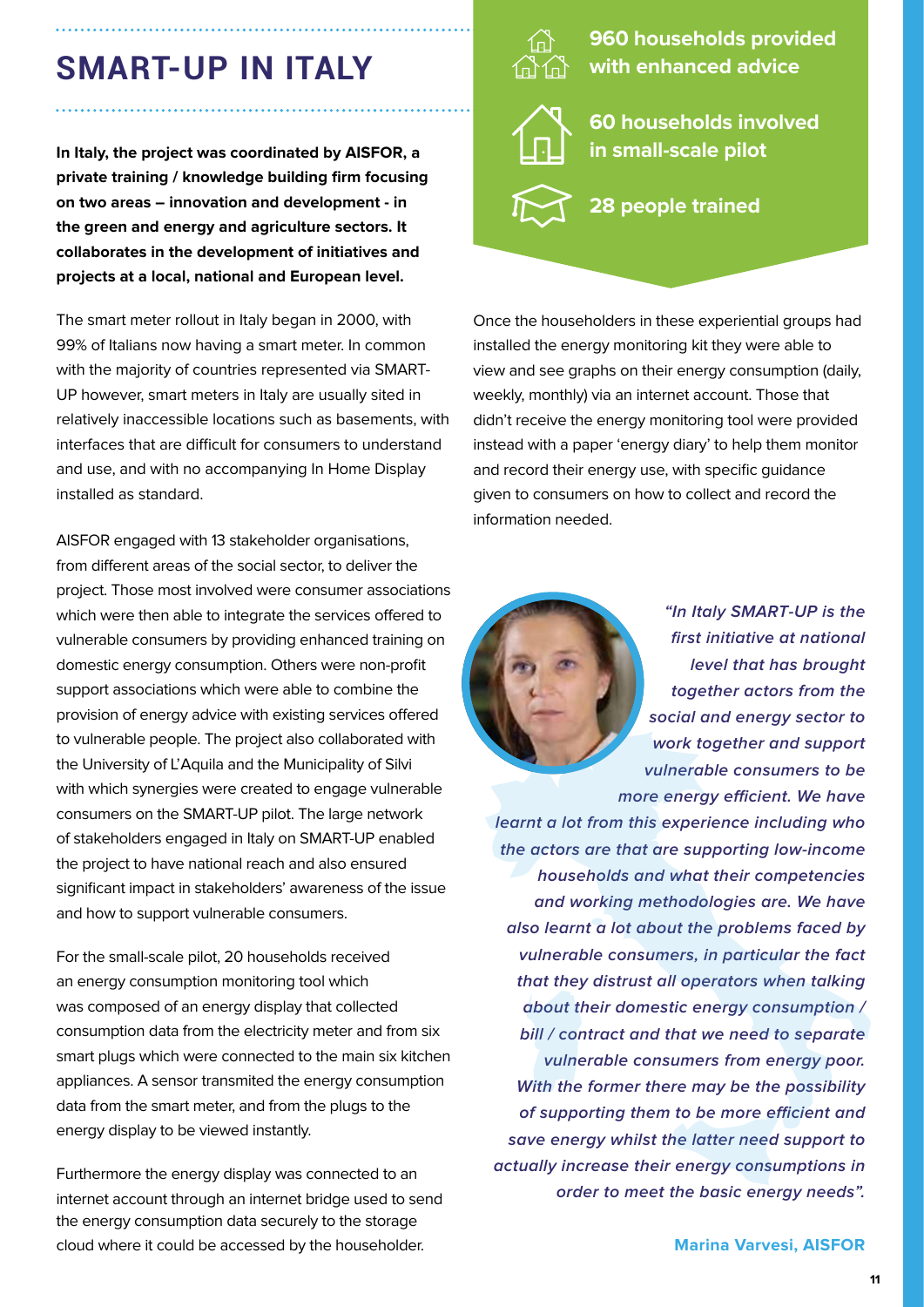## **SMART-UP IN SPAIN**

**SMART-UP in Spain was delivered by Ecoserveis, a non-profit organisation working on promotion and education of energy, energy efficiency and renewable energies. The smart meter rollout in Spain is now largely complete, although with meters placed in basements of buildings and inaccessible to individuals, and consumers not supplied with any kind of In Home Display as standard, the opportunity for individual consumers to access and act on the information provided by smart meters is limited.**

Ecoserveis approached this challenge in two ways: by applying the principles of SMART-UP to the large-scale intervention, where householders were provided with energy advice to help them change their energy-use behaviour; and by installing a device in small-scale pilot households which enabled consumers to monitor their own energy use and which would provide greater insight into the role of energy feedback tools in prompting behaviour change.

The larger pilot was delivered in partnership with the Barcelona Municipal Institute of Social Services (IMSS), which became interested in the project and decided to implement it within a wider project called 'Programme to fight against energy poverty' (PFAEP). PFAEP had two goals: to provide training and skills development for people over 45 who had formerly worked in the construction sector and were now unemployed; and to help tackle energy poverty. Ecoserveis developed and delivered the training and coordinated the project on behalf of a number of partners/agencies, with the 107 people trained subsequently providing face-to-face energy advice and completing questionnaires for 1820 households.

In the small-scale pilot, a smart monitoring device called a 'Mirubee' was installed in 60 households. The Mirubee is a system for monitoring electrical consumption which allows households – via an app - to understand energy use, identify opportunities to make savings, change tariff, and reduce energy bills. Participants then received different combinations of additional advice and support depending on which experiential group they had been allocated to (or, in the case of the control group, the Mirubee only).



**1,820 households provided with enhanced advice**



**60 households involved in small-scale pilot**



**107 people trained**





**"Ecoserveis looked to create synergies with local organisations that had the same goal. Identification of energy poverty households is a** 

**critical issue for energy poverty projects and as such, partnering with social services was key to identifying vulnerable people in the city of Barcelona. However, energy poverty can also affect people not using social services who fall outside of the defined threshold for assistance. Ecoserveis tried to reach more people using NPOs working with ex-drug addicts and, for the small scale pilot, using the Social Housing Agency. This last partner was important to engage people from a single building".**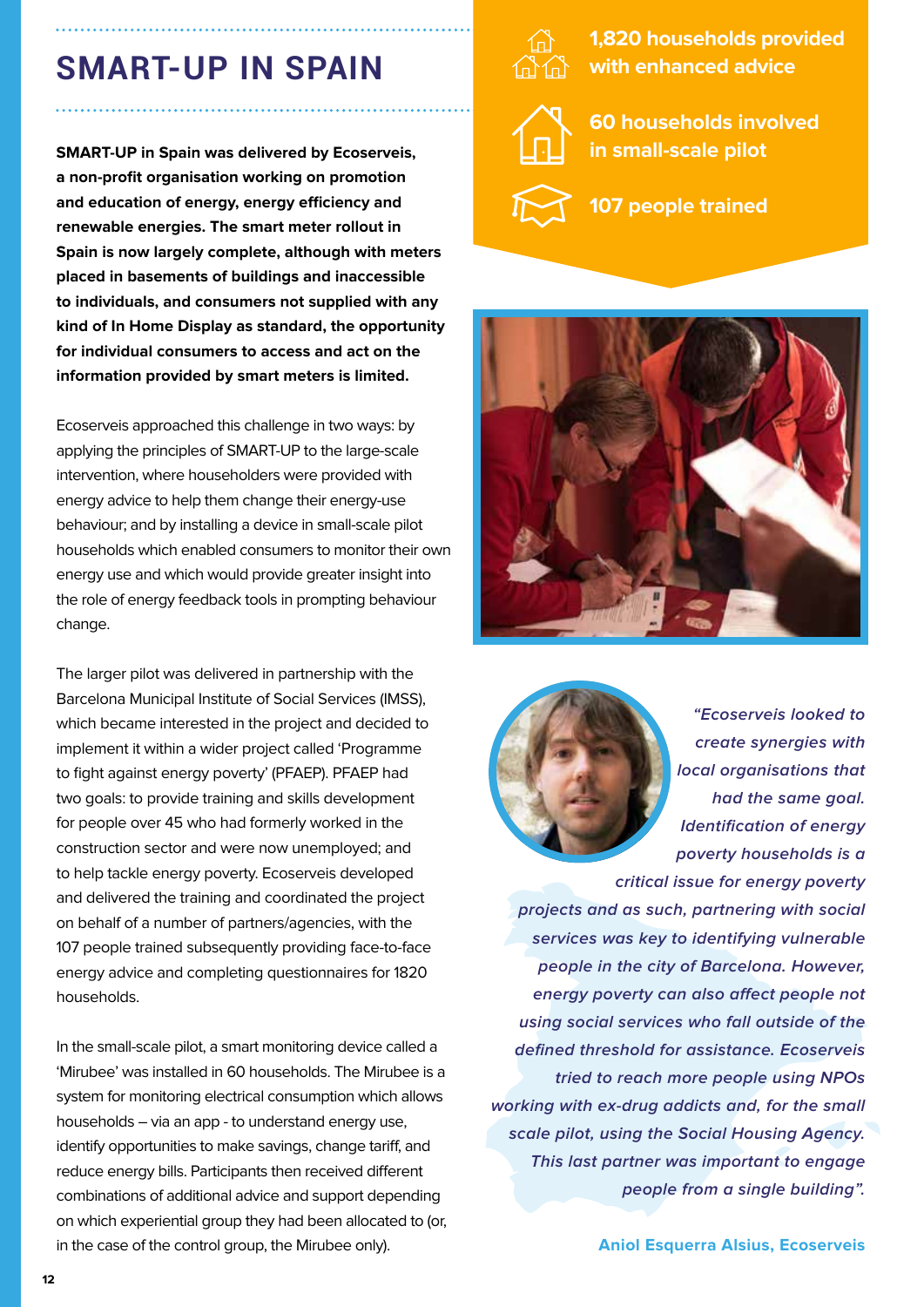## **SMART-UP IN THE UK**

**SMART-UP in the UK was delivered by National Energy Action (NEA), the national fuel (energy) poverty charity working across England, Wales and Northern Ireland to ensure that everyone can afford to live in a warm, dry home.** 

In comparison to some EU Member States, the issues around energy poverty are already well established and understood in the UK, although NEA consistently highlights that existing support and funding is inadequate to address the challenges.

The smart meter rollout itself is also now underway, with the UK Government committing to offering a smart meter to every household by 2020, and the additional needs of vulnerable consumers recognised within both the Smart Meter Installers Code of Practice (SMICOP) and in the planned marketing and engagement strategies. All consumers are also offered an In Home Display along with their smart meter which provides additional benefits to the meter itself, such as enabling consumers to monitor their energy usage in near-real time, and see how much they are spending in pounds and pence.

To deliver the project, NEA worked with five core stakeholder organisations: Gentoo Group; Riverside Housing; WM Housing; Freebridge Community Housing; and Groundwork Leeds. Energy suppliers also provided advice and support particularly with understanding existing practices and strategies for engaging and supporting vulnerable customers.

NEA's training team developed and delivered bespoke training courses, initially for employees of these core stakeholder organisations to enable them to provide advice and complete baseline questionnaires, although the training was later extended to other organisations with similar interests.

While most attendees already had experience of delivering energy efficiency advice, they were keen to understand more about smart meters and IHDs, and how they could be used to facilitate energy-related behaviour change and ultimately benefit their clients and tenants.



**105 households provided with enhanced advice**



**82 households involved in small-scale pilot**

**164 people trained**

Frontline workers then provided face-to-face advice to a total of 105 households, of which 82 were involved in the small-scale pilot and received combinations of additional follow-up support including information packs, advice visits and aftercare service.



**"SMART-UP has been a really inspiring project to be involved in** 

**as we have seen the difference that enabling a vulnerable household to understand and take control of their energy use can have on their sense of empowerment and control. It's helped us to refine the tools and the techniques for delivering energy efficiency and smart metering advice, and we've seen real dedication and enthusiasm from the frontline workers who received training from the project. We've learnt a lot from the experiences of both the households and frontline professionals involved, and we'll certainly be working to implement and promote those learnings going forward."** 

**Dr Jamie-Leigh Ruse, National Energy Action**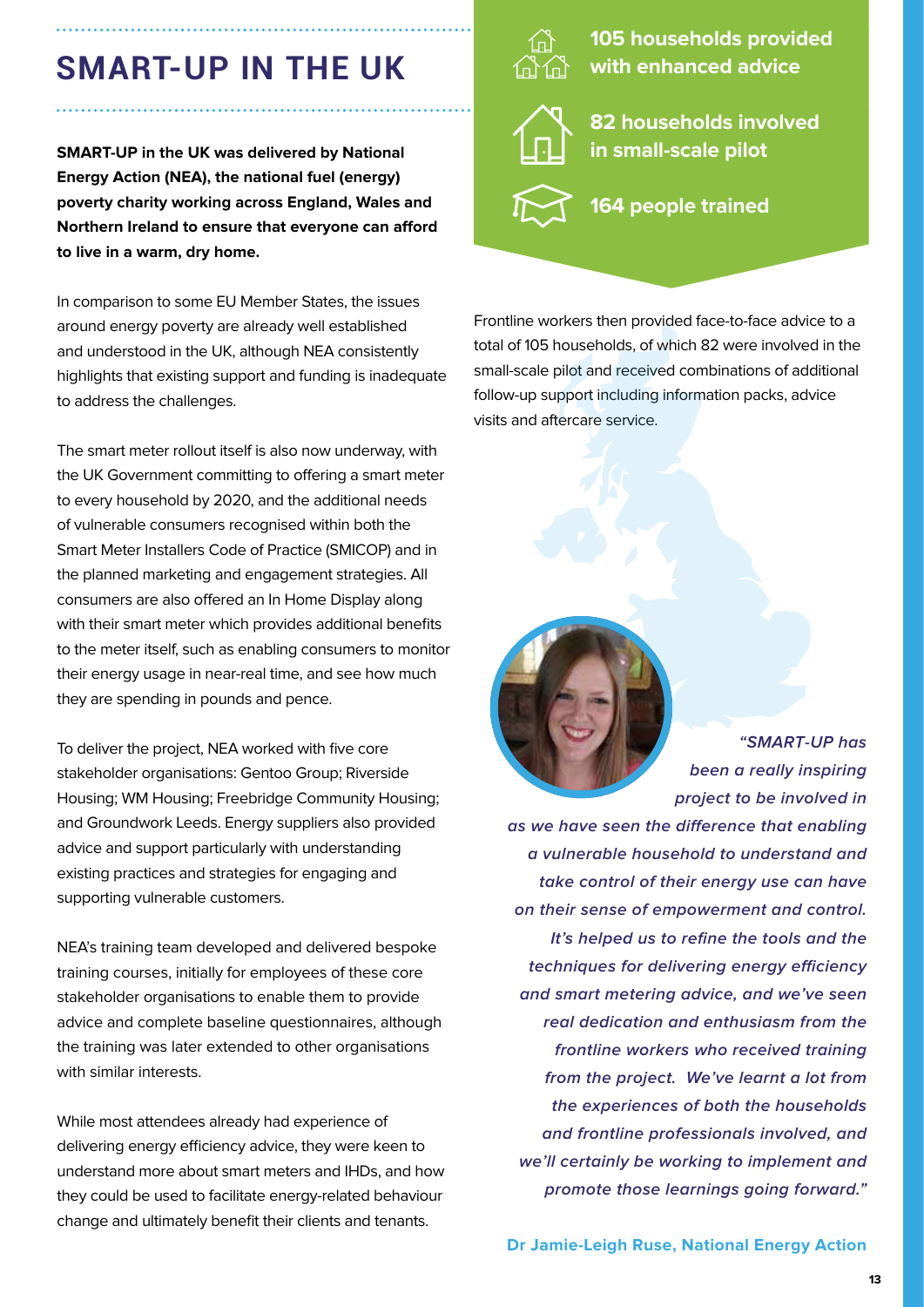## **IMPACTS AND INSIGHTS**

**The full data and analysis will be available publicly at www.smartup-project.eu, however a summary of some of the following conclusions and insights are shared below.**

## **Engaging with vulnerable consumers**

SMART-UP successfully engaged directly with almost 5,000 consumers however this was not always an easy task, and all members of the consortium encountered difficulties in identifying and recruiting vulnerable consumers to the project to some extent.

Key challenges included;

- Lack of trust, unwillingness to share personal information and unwillingness to admit to being vulnerable/in energy poverty.
- Language barriers, low levels of literacy or other issues which made it difficult to communicate effectively.
- Lack of interest in energy and/or understanding of how actions could lead to reduced consumption.
- Difficulties in identifying which consumers had smart meters (in countries where the smart meter roll-out wasn't complete).
- Data protection and informed consent procedures, while necessary, also meant that the consortium was in some cases unable to engage directly with the consumers and instead was reliant on public bodies who did not always see energy poverty as a priority area.

#### **What worked?**

• Identifying and engaging with stakeholders who were known and trusted by vulnerable consumers was crucial to the success of the project. This was most effective when it included both 'top down' and 'bottom up' support, e.g. support at senior strategic

level followed by the commitment and dedication of frontline workers undertaking training and delivering advice.

• Focusing activity on a particular community, building or other defined group/area, as in Spain and France, also helped with recruitment; as did incorporating recruitment within wider outreach activities. Door-todoor engagement worked but only when undertaken by representatives from organisations that were already known to the household.

#### **Recommendations**

- Data matching between agencies would help with targeting. For example, helping to identify those on low incomes with high energy usage.
- Focusing activity on a particular community, building or other defined group/area can help increase engagement through a feeling of collective action.
- Incorporating recruitment into wider outreach activities could also be successful, such as workshops on energy-related issues. Door-to-door recruitment could work when conducted by agencies that are already known and trusted, but is unlikely to be successful where there is no prior relationship.
- Greater collaboration between various actors/ stakeholders is also necessary to identify and assist vulnerable consumers.

**Apart from towels and things like that, I put that on an hour wash, but a lot of my washing now is done on a half hour wash, because I've had some good energy saving tips, haven't I? [SMART-UP participant]**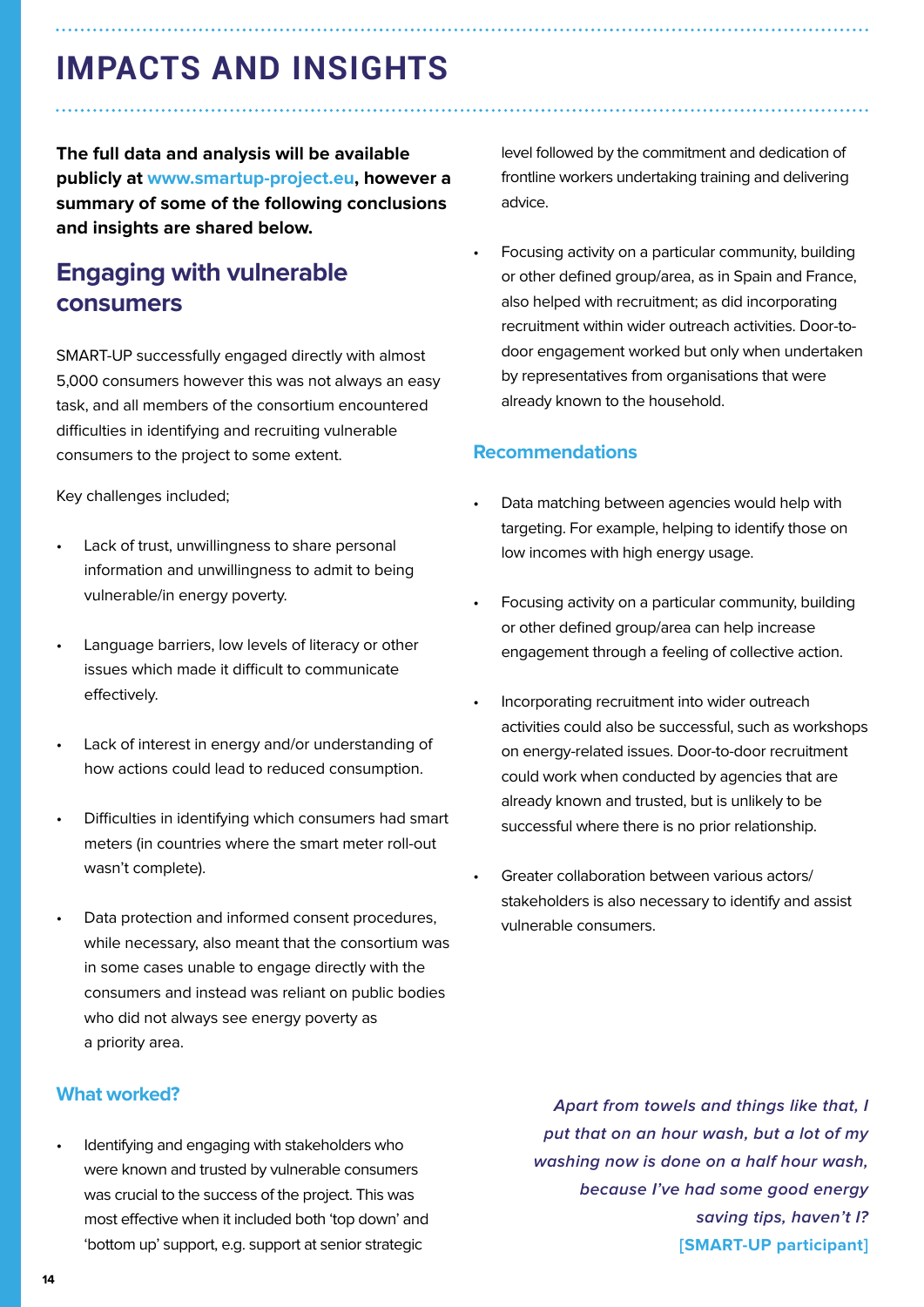## **Delivering Advice**

SMART-UP was successful in improving understanding of smart meters/energy use and encouraging households to take action. Almost 60% of participants strongly agreed or tended to agree that advice they received via the project improved their understanding of smart meters and In Home Displays, and 66.5% of participants strongly agreed or agreed that that they used their IHD or app more often. 80% strongly agreed or agreed that they had taken action to reduce the amount of energy they use at home; and a similar number were interested in doing more to save energy at home in the future, either to save money or for environmental reasons.

There were however difficulties in getting people to continue to actively engage with the project. People were not always interested in energy issues or engaging in the energy market, or they had other priorities and demands on their time. It was also clear that at times there was often a gap between consumers wanting to change their behaviour, and then actually going ahead and doing so.

#### **What worked?**

Generally speaking, the more interventions that the household received through the project (telephone calls, aftercare service, IHD), the more effective this was in encouraging behaviour change. However, vulnerable consumers and those in energy poverty are not a homogenous group, and it was clear that advice and support needed to be tailored where possible to the needs of the end user. This should ideally include provision of materials in multiple languages and formats, and using messaging that is relevant to their circumstances.

Direct contact via telephone calls was not always successful, as householders were either not available or unwilling to answer any calls where they did not recognise the number. In Spain, using WhatsApp was also incorporated and proved much more successful as a method of two-way communication. It was also a useful tool to continue to remind people of the project and continue to prompt engagement.

Where used, comparisons with consumption data of people in similar conditions and the personal experiences of others generated interest and made people more attentive. People also responded better when they were actively involved in the learning process, rather than passive consumers of written information.

#### **Recommendations**

- Ensure that advice is delivered as close to the date on which a smart meter is installed in a household as possible.
- Provide more holistic interventions that give guidance on areas such as switching suppliers / tariffs / payment methods.
- Present advice in additional ways (such as via digital or online video content) in order to ensure the maximum number of households can be engaged by an intervention.

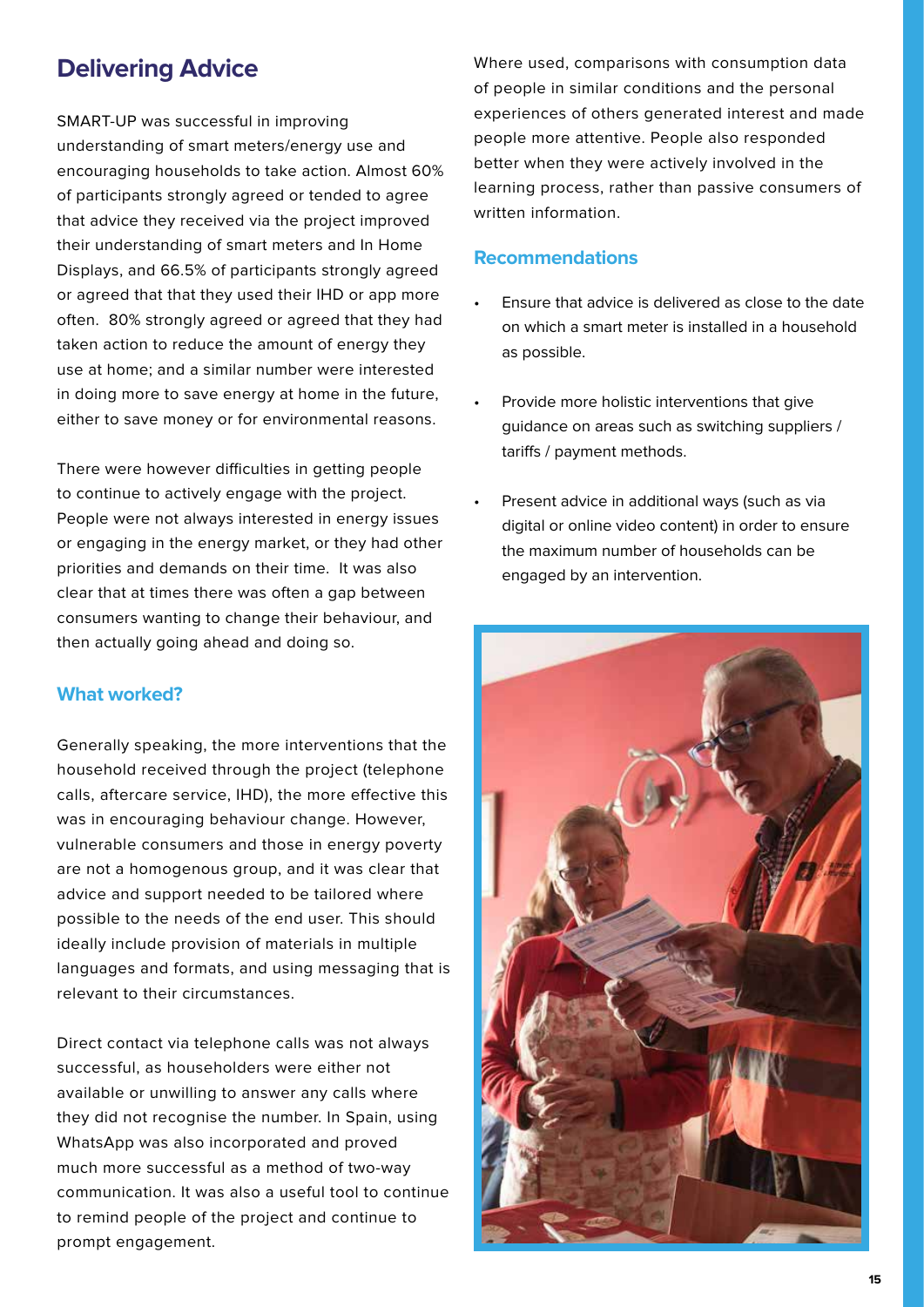## **Engaging with stakeholders**

Engaging the support of stakeholders was essential to identify, recruit and support vulnerable households. Overall the stakeholders who worked on SMART-UP to deliver the interventions to householders felt that the project had been worthwhile especially in terms of increased knowledge of the energy sector, and increased competency in supporting vulnerable/ energy poor customers. However some of the following challenges were encountered when attempting to obtain stakeholder support;

- Lack of understanding of the issue of energy vulnerability and its relevance to them (and their client group), and thus an unwillingness to devote already over-stretched resources to supporting the project.
- Lack of awareness and preparedness towards energy poverty among social workers and local government entities.
- Lack of skill, knowledge and resources for frontline workers to provide the support needed.

#### **What worked?**

- Emphasising SMART-UP as a 'solution' to help meet existing targets and objectives.
- Providing training in some cases multiple sessions to ensure that frontline workers had the skills needed to advise vulnerable households.

#### **Recommendations**

- The wider impacts of energy poverty and the benefits of tackling it need to be recognised and addressed by policy makers and other key decision-makers.
- Frontline workers need to be supported by managers to tackle energy poverty issues among client groups and provided with the skills, knowledge and resources to do so.
- NGOs, advocacy groups and other organisations can also play a key role in facilitating action, particularly when projects are designed to integrate with other national and local priorities.



**The Mayor of Barcelona attends an Energy Poverty Congress co-organised by Ecoserveis**

**"Energy poverty was an issue that we were not aware of before our engagement on SMART-UP whilst now it is something we keep into account when discussing and implementing our social support strategies." (Stakeholder, (ITALY))**

**"I use it every day. In fact, I use it more than every day. I keep going up to it, looking at the date and then pressing it to see what the gas is and what electric is and of course, I take a check. I love to see it and see what the gas is like and then the first thing in the morning, first thing I do before I put the kettle on for breakfast is find out how much is the standard chart, what it says there and then and then the total for the day before, you know what I mean? I mean it's like everything else, if you keep doing it, you find yourself into a habit don't you. It becomes part of the routine day." [SMART-UP participant]**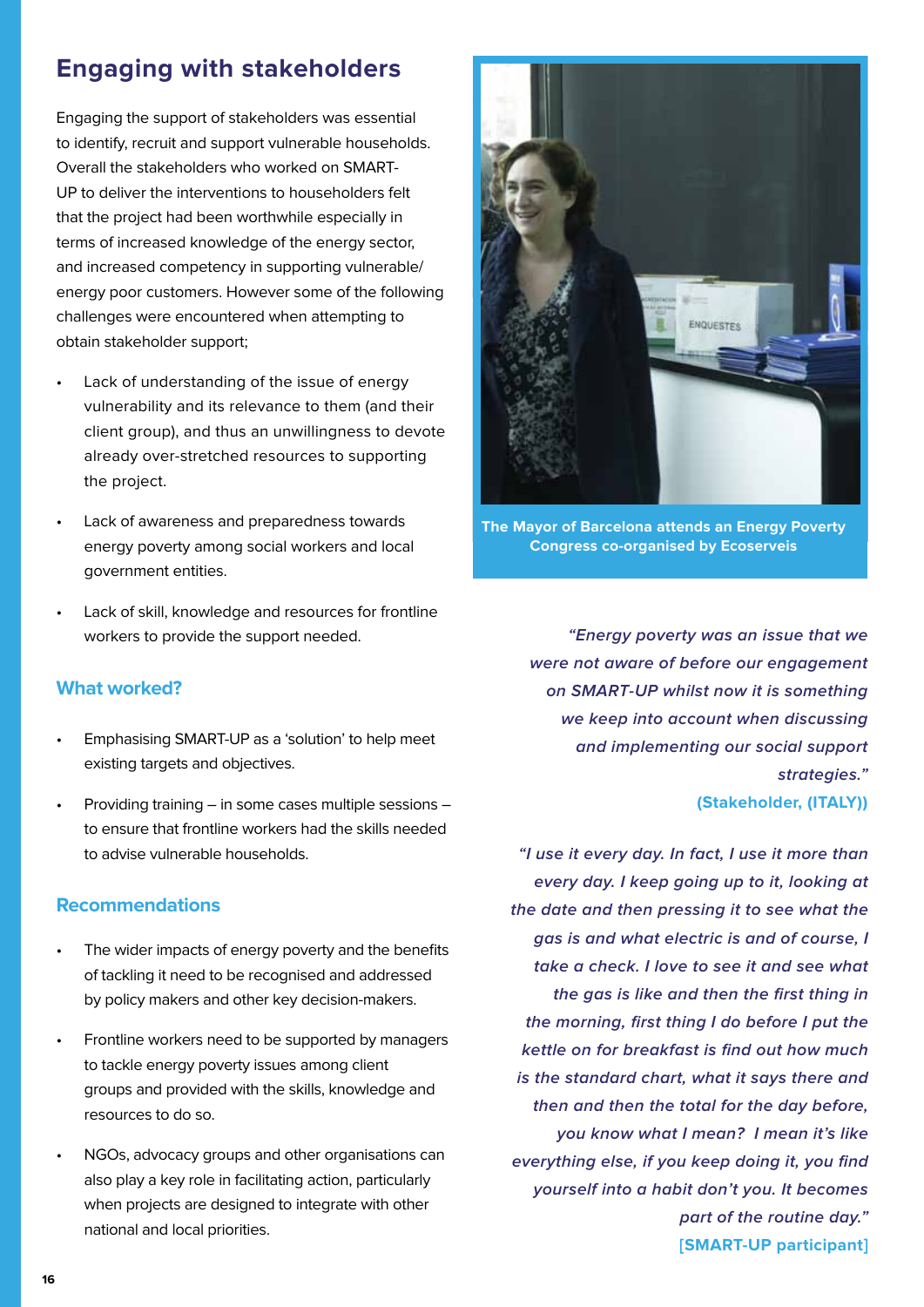## **The role of smart meters**

In the majority of countries included in SMART-UP the smart meters themselves were inaccessible and/or the information that consumers could access was difficult to understand. This explains to some extent why a large proportion of participants (92%) 'never' or 'seldom' used their smart meter to check how much energy they were using before the intervention, and while there was little change after the intervention, despite so many households saying that they had also taken action to reduce their energy use at home.

As the situation currently stands it is therefore difficult to understand how smart meters can realistically prompt additional behaviour change beyond that which may be achieved with a normal meter without IHDs or other apps/ devices that provide feedback. Even in these cases, the IHD-type devices which were trialled during SMART-UP required internet access which excluded many potential participants (in the UK, the device is installed as standard and does not rely on a Wi-Fi connection). The information provided by the different devices also varied in its usefulness to householders and thus so did their ability to access and act on the information.



#### **What worked?**

- In general, where some kind of feedback mechanism was provided, this was appreciated by participants who liked the idea of being able to check their energy consumption.
- In the UK, the IHD was available as standard and the advice focused on how to 'get to grips' with the device and use it to make changes to energy usage in the home, for example switching on a kettle and seeing how that impacted on the traffic light system; or setting small budgeting goals.
- In Spain, Mirubees provided relevant information regarding energy consumption, especially in those houses where vulnerable consumers used the phone app to provide information about what apparatus was being used.

#### **Recommendations**

- All consumers need to be provided with the means to understand their energy use and in turn change their behaviour (where this is not at the detriment of comfort and wellbeing). This information needs to be available in different formats and should not rely on Wi-Fi connection. For vulnerable consumers in particular, this needs to be supplemented with additional advice and support.
- Frontline workers also need to be able to understand and explain these devices, and this should be incorporated into any future training.

**"The IHD is useful for the participant as it helps them keep track of how much energy they are using. The tips in the booklet were also useful and as a result of the intervention and the materials, the participant is trying to reduce their energy use by turning off lights in the home and adjusting TRVs in rooms where heat isn't needed." (SMART-UP stakeholder (UK))**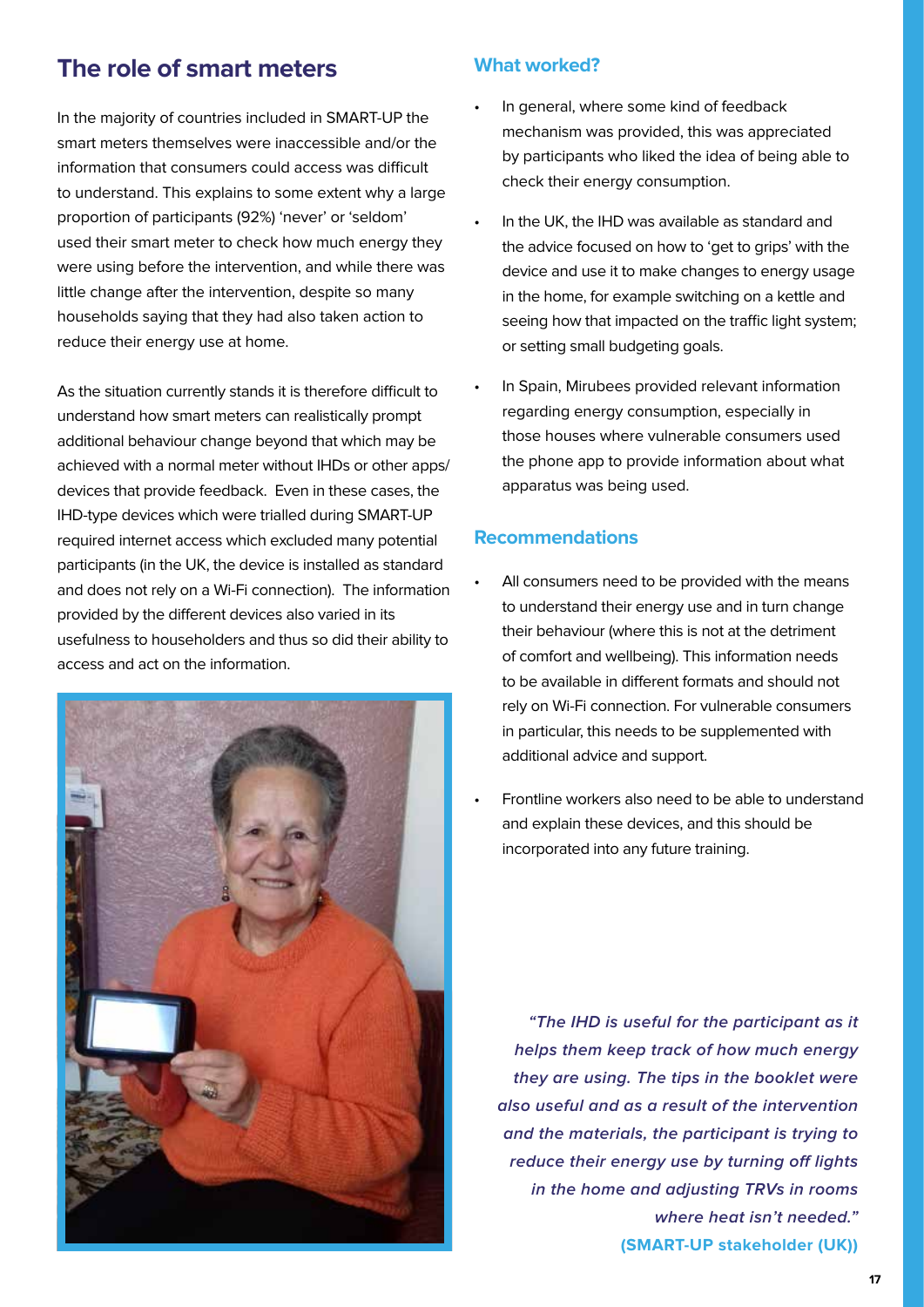## **Impact on energy poverty**

SMART-UP was successful in reaching those households who were concerned about energy bills. Prior to assistance, 90.6% of households strongly agreed or tended to agree that they often worried about being able to afford their energy bill (55.4% strongly agreed / 35.2% tended to agree). After the intervention a slightly higher percentage (91.4%) agreed that they worried about their energy bill but the proportion changed (18.3% strongly agreed / 73.1% tended to agree).

While this suggests that concerns over energy bills were slightly alleviated, the face-to-face interviews and house visits also indicated that many people were unable to make significant and meaningful adjustments to their energy-related behaviour because they were already rationing their energy use.

This was impacting on households in a number of ways including worry/stress about bills and disconnections; low thermal comfort; cutting back on food and other items in order to save on energy bills; heating only one room of the property; and poor health and damage to property due to damp and mould. Many people were unable to understand their bills and even where the smart meter was accessible they didn't know how to read it. For these households, while SMART-UP may not have led to energy savings, it still provided benefits such as access to better tariffs, an understanding of how to deal with fuel debt issues, and a feeling of greater control over their energy use.

With the exception of the UK, the concept of energy poverty was also not widely understood among target stakeholders, so in many cases much effort was needed to raise awareness of the issue as well as persuade others to take action. There were numerous reasons for this including energy not being seen as falling within the remit of social workers, energy issues seen as the responsibility of energy companies, and a lack of appreciation of energy poverty as a distinct issue.

While there is still a long way to go before the level of funding and action is adequate to tackle the problem, it was nevertheless positive to see how concentrated activity could persuade others of the need to act, and ultimately benefit some of those most in need.

#### **Recommendations**

- The complexity and rigidity of the regulations and existing policies, accompanied by the number of different services available to help consumers constitute a huge and complex web of information which can be difficult to navigate. Frontline workers can help bridge this information overload and assist energy-poor households to make small changes to their billing and consumption habits without leading to suppressed demand.
- Specific training initiatives for frontline workers or installers like SMART-UP are useful and can help make a difference, especially with regards to identifying obvious irregularities with consumption and billing, and with enabling them to propose more appropriate tariffs as well as adopt more energy efficient practices. Training can provide the basic knowledge needed in order to identify and tackle causes of vulnerability of the households they work with.
- Although low-income households can benefit from improving energy efficiency in their daily routines, in most cases energy use is already down to the bare minimum, and similar attention needs to be given towards ensuring that these households also maintain adequate thermal comfort, and don't engage in further "suppressed demand". Here, the focus of frontline workers' efforts needs to be on providing advice on understanding bills, dealing with energy debt and accessing other services.

**"Gràcies per enviar-me el missatge! La factura és un embolic!?! Ho fan expressament!!"** 

**("Thanks for your message! The bill is very complicated!?! They do it on purpose!!")** 

**[SMART-UP participant]**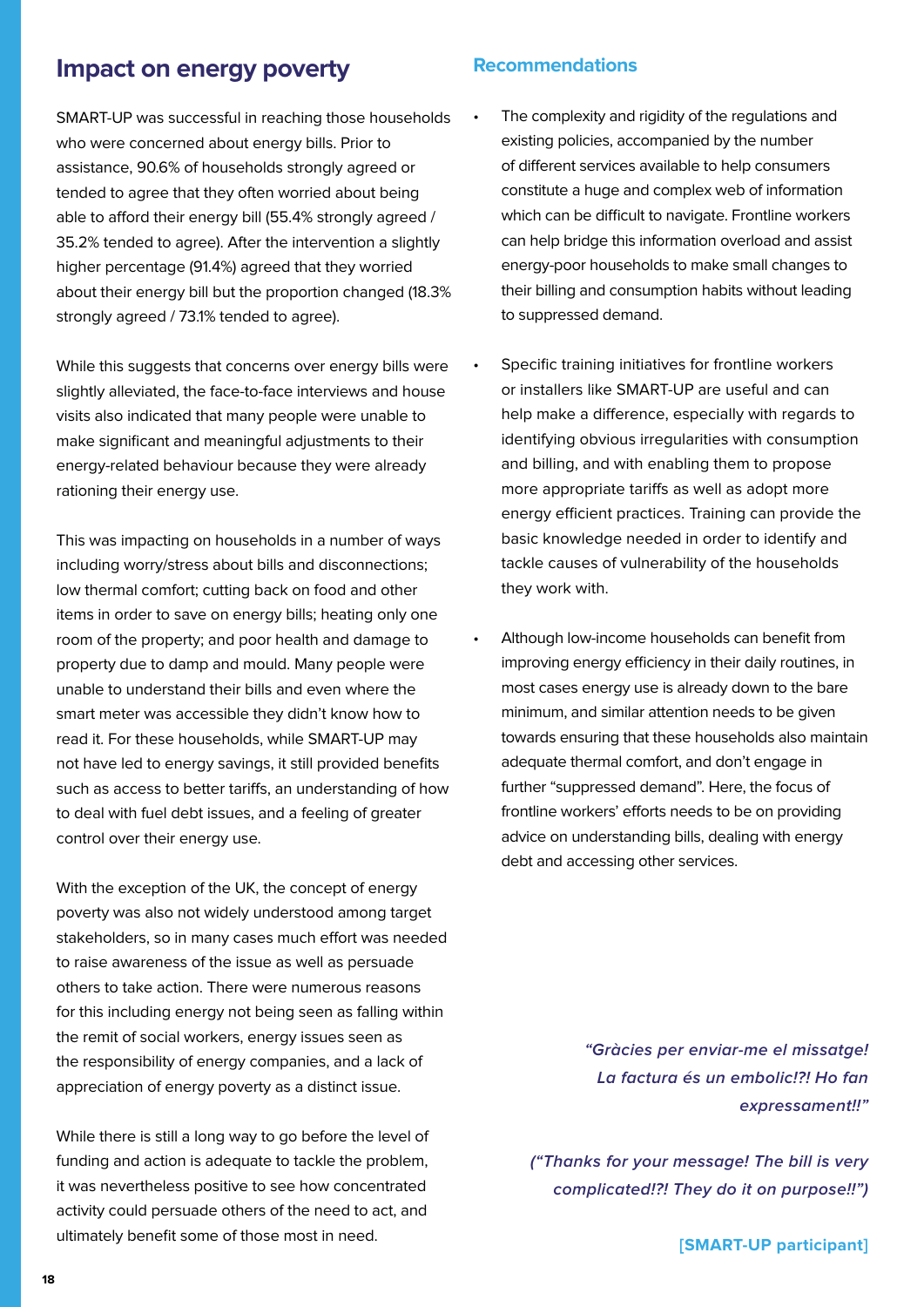

For more information on the project please visit **www.smartup-project.eu**

The SMART-UP consortium would like to thank the European Union for funding the project; and all of the stakeholders who supported delivery and helped to contribute to the success of the project.